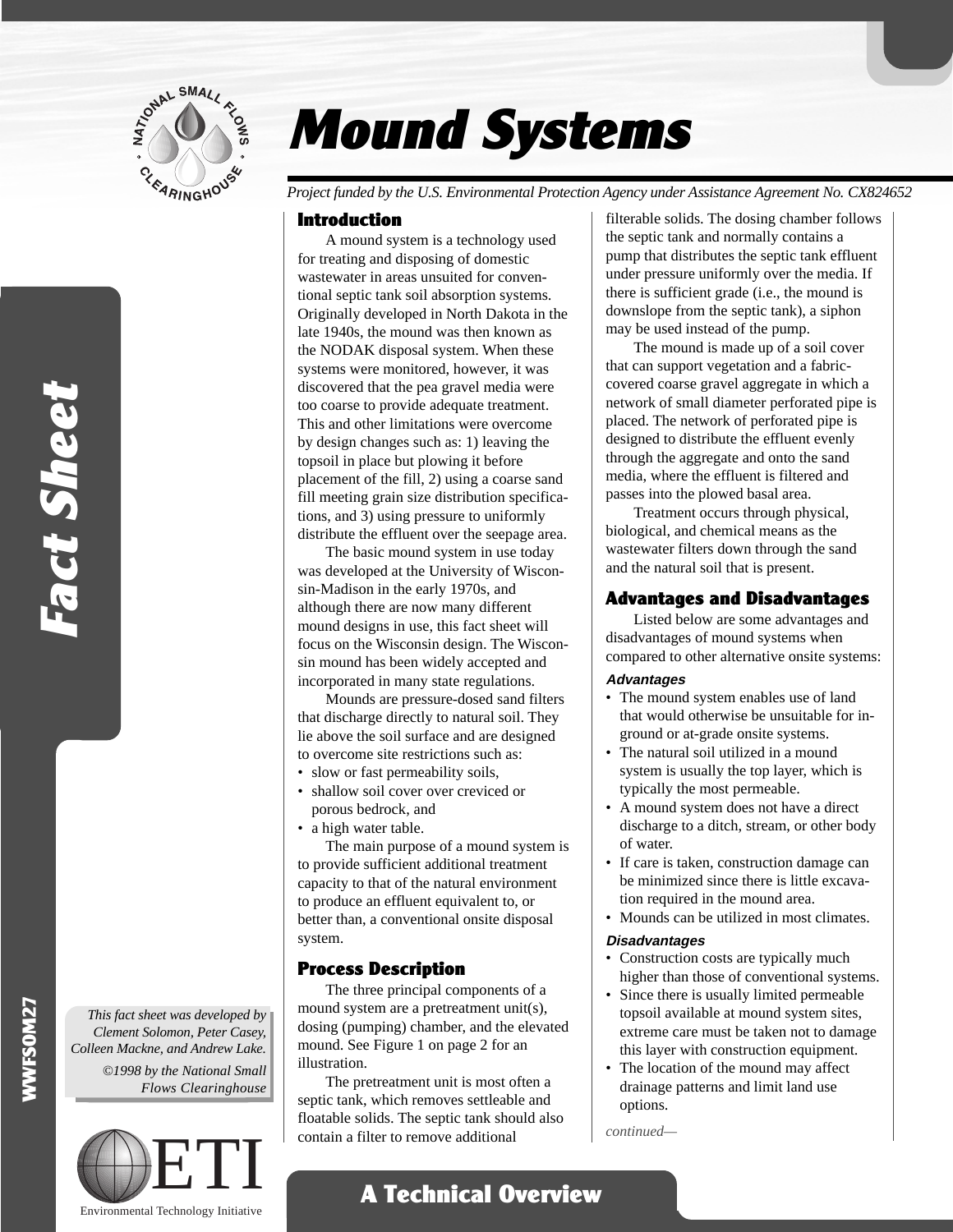

#### Figure 1: Schematic of a Wisconsin Mound System

*Source: Converse and Tyler (1987a), copyright © 1987 by the American Society of Agricultural Engineers, reprinted with permission*

- The mound may have to be partially rebuilt if seepage or leakage occurs.
- All systems require pumps or siphons.
- Mounds may not be aesthetically pleasing in some cases.

## Siting and Design

Two factors that determine the size and configuration of a mound are how the effluent moves away and the rate at which it moves away from the system. The prediction of the movement and rate of movement is done from the soil and site information obtained.

A suitable depth of soil is required to treat the effluent before it reaches the limiting condition, such as bedrock, a high water table, or a slowly permeable soil layer. Although the separation distance varies between codes, it is usually between 1 and 4 feet.

Siting and design experience to date at sites suitable for mound systems indicates that absorption systems should be long and narrow and should follow the contour (i.e., level). The more restrictive the site, the narrower and longer the system. Table 1 gives the soil criteria for a Wisconsin mound based on research and field experience.

The high water table is determined by direct observation, interpretation of soil mottling, or other criteria. The bedrock should be classified as crevice, non-crevice semi-permeable, or non-crevice impermeable. This will determine the depth of sand media required.

Loading rates should be based on the soil texture, structure, and consistence, using the percolation test only to confirm morphological interpretations. Percolation tests are used in some jurisdictions to estimate the soil permeability because it is empirically related to the loading rate.

Mounds can be constructed on sites with slopes up to 25%. The slope limitation is primarily for construction safety, because it is difficult to operate equipment and steep slopes pose a

construction hazard. From a hydraulic perspective, mounds can be positioned on steep slopes.

In the case of filled sites, fill material is placed on top of the natural soil and may consist of soil textures ranging from sand to clay. Sufficient time must be allowed for the soil structure to stabilize before constructing a system. Many more observations are required for filled areas.

When evaluating the soil loading rate for a mound over an old or failing in-ground system, the soil over the system must be considered to be disturbed, and thus, treated as a filled site. If a mound is to be placed over a large in-ground system, a detailed evaluation of the effluent movement should be done.

Mounds should not be installed in flood plains, drainage ways, or depressions unless flood protection is provided. Another siting consideration is maintaining the horizontal separation distances from water supply wells, surface waters, springs, escarpments, cuts, the boundary of the property, and the building foundation. Sites with trees and large boulders could

#### Table 1: Recommended Soil and Site Criteria for the Wisconsin Mound System Based on Research and Field Experience

| <b>Parameter</b>                                                                                                                                                                            | Value                                                                             |
|---------------------------------------------------------------------------------------------------------------------------------------------------------------------------------------------|-----------------------------------------------------------------------------------|
| Depth to high water table (permanent or seasonal)<br>Depth to crevice bedrock<br>Depth to non-crevice bedrock<br>Permeability of top 10 in.<br>Site slope<br>Filled site<br>Over old system | 10 in.<br>$2$ ft.<br>$1$ ft.<br>Moderately low<br>25%<br>Yes <sup>a</sup><br>Yesb |
| Flood plains                                                                                                                                                                                | No                                                                                |

<sup>a</sup>Suitable according to soil criteria (texture, structure, consistence). <sup>b</sup>The area and backfill must be treated as fill because it is a disturbed site.

*Source: Converse and Tyler (1990), used with permission*

*continued—*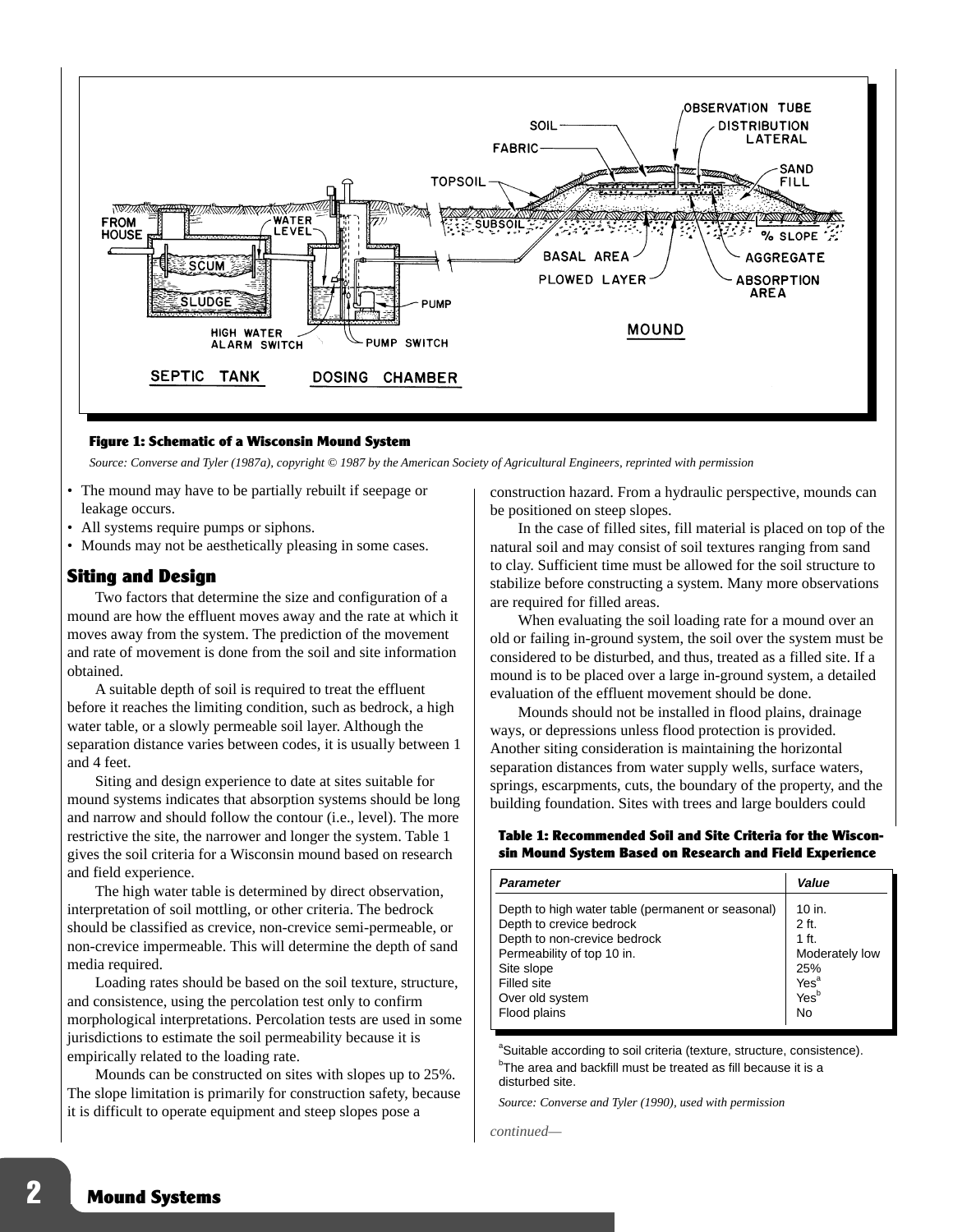also make it difficult in preparing the site. Trees should be cut to the ground surface with tilling around stumps. The size of the mound should be increased to provide sufficient soil to accept the effluent when trees and boulders occupy a significant amount of the surface area.

The actual design of a mound system consists of estimating the sand fill loading rate, soil (basal) loading rate, and the linear loading rate. Once these values are established, the mound can be sized for the site. The final step would be to design the effluent distribution network and the pumping system.

## Performance

One factor that determines good performance is the selection of sand fill material. A suitable sand is one that can be loaded at a reasonable rate and can adequately treat the wastewater. Suitable sand should contain 20% or less material greater than 2.0 mm and 5% or less finer than 0.053 mm. It should also have a size distribution that meets certain sieve analysis specifications, ASTMC-33 specifications, or meets limits for effective diameter and coefficient of uniformity.

The successful performance of a mound system is also dependent on design factors. For design of residential mounds, the daily wastewater volume is determined by the number of bedrooms in a house. Typical design flow requirements for individual homes are up to 150 gallons per day (gpd) per bedroom. Design specifications for mound systems are usually the same for both large and small flows for typical domestic septic tank effluent. Higher strength wastes must be pretreated to the levels of domestic septic tank effluent, or lower loading rates may be applied.

In Wisconsin, the success rate of the mound system is over 95%, which is due to their emphasis on siting, design, and construction.

Years of monitoring the performance of mound systems have shown that mounds can consistently and effectively treat and dispose of wastewater. Studies have shown evidence that some nitrogen removal does occur in mound systems when approximately 2 feet of natural unsaturated soil is below the fill material.

# Application

#### **Mound Systems in Wisconsin (State-Wide)**

Using a relatively conservative soil criteria, many states have accepted the Wisconsin mound system as an alternative when conventional in-ground trenches and beds are not suitable. The Wisconsin mound system has evolved into a viable onsite system for the treatment of wastewater from individual, commercial, and community systems by overcoming some of the site limitations and meeting code requirements and guidelines.

In 1978, an experimental study was initiated to evaluate soil/site limitations for the Wisconsin mound (see Converse and Tyler, 1987a). The objectives of this research study were to determine whether the existing soil/site limitations on mounds were too restrictive and to determine the minimum soil/site limitations under which the mounds would perform without affecting public health and the environment. The experimental approach was to design, construct, and evaluate sites with

mound systems that currently did not meet code requirements due to failing systems.

The sites selected for this study had to fit the objectives of the research and generate a reasonable amount of wastewater for the mound. The sites selected had to have: 1) fill soil placed over natural soil, 2) a high water table where the seasonal high water table level was less than 60 cm below the ground surface, 3) slowly permeable soils that were rated slower than moderately permeable soils, 4) steep slopes greater than 12%, 5) mounds over existing failing systems, or 6) a combination of the above.

Over 40 experimental mounds were constructed between 1979 and 1983 on sites that did not meet the code requirements; 11 of these mounds are described in detail in this study. Site evaluations were done by certified soil scientists, plans prepared by designers were reviewed and approved by the state, and licensed contractors installed the systems with inspections by county sanitarians during construction.

The study concluded that the overall performance of the mounds was very good. The systems functioned satisfactorily on filled sites, on sites with a high water table (seasonal water table 25 to 30 cm from the ground surface), on steep slope sites (up to 20 to 25%), on sites with slowly permeable soil, and on top of failing systems. Leakage occurred at the toe of the mound on some sites during extremely wet conditions, but the effluent quality was good, with fecal counts generally less than 10 colonies per 100 mL in saturated toe effluent. It was found that Wisconsin mound systems can be constructed on difficult sites if the system is designed using linear loading rates, which are established based on the horizontal and vertical acceptance rates of the soil for each system.

## **Mound System in Wisconsin**

Expansion of a Wisconsin firm's mound system in 1978, resulted in a clogging and seepage problem. The system was originally built to handle 65 employees at 750 gpd and was now serving a staff of 165. This expansion created a failure of the mound system due to hydraulic overload. To solve this problem, the mound system was expanded and a water conservation program was initiated. The expansion of the mound increased the hydraulic capacity to 2,600 gpd (see Otis, 1981).

In November 1979, the mound system failed again—this time due to a biological clogging mat. The clogging mat was removed by using 450 gallons of a 10% solution of hydrogen peroxide. The mound system was operating successfully within 2 days. However, further research indicates that hydrogen peroxide may reduce the soil infiltration rate, and thus, may not be an effective procedure.

A third failure occurred in January 1980, again due to hydraulic overload. The firm had expanded its employee base to 215 employees, with an average daily flow of 3,000 gpd. There was no room available to expand the mound system itself, so the firm redesigned the pumping chamber to avoid large peak flows, allowing the mound system to receive optimum dosing without failure.

## Operation and Maintenance

The septic tank and dosing chamber should be checked for sludge and scum buildup and pumped as needed to avoid

*continued—*